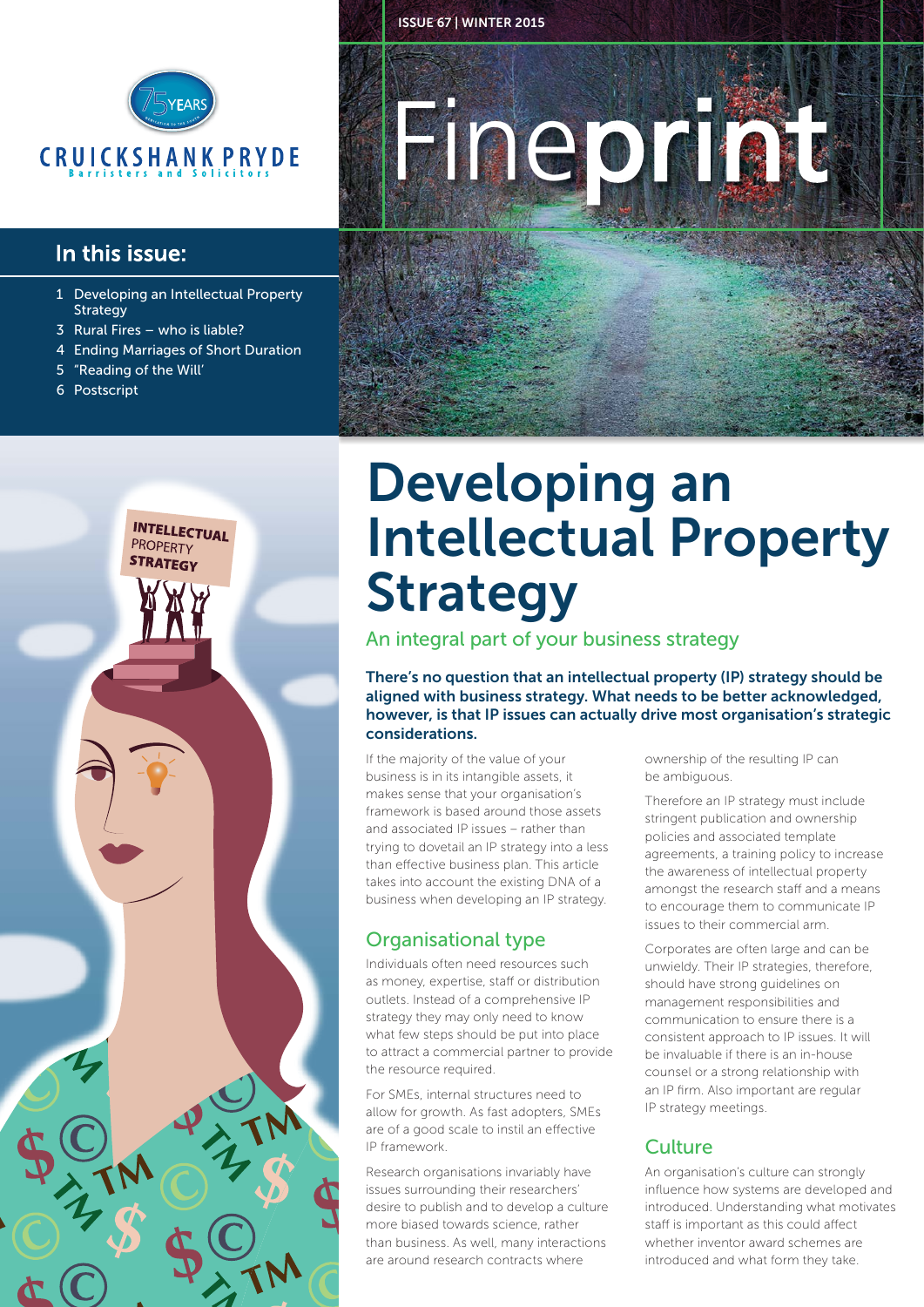Customer relationships count too. While the correct legal approach may be to lock down ownership of IP in all third party dealings, this approach could adversely affect existing 'friendly' customer relationships.

#### IP audit

An audit of existing IP shouldn't just include the basics. Documentation of unregistered assets such as know-how, copyright, etc is essential. Ownership issues should be documented along with conditions of use. As well, and of great importance, is the scope of protection. An IP audit therefore helps identify gaps in protection, risks (particularly in terms of internal systems, ownership and conditions of use), opportunities – as current IP protection may be broader than the current business model requires, and whether you are spending money on redundant projects."

#### IP creation

It's expensive and difficult to grow a business that has a weak IP position as a result of choosing inappropriate trade marks or developing unprotectable products.

It can also be financially disastrous to invest heavily in a marketing campaign or product manufacture only to find that you cannot enter a market because of freedom of operation issues. Then there's the loss of reputation if you have to recall a product.

A good IP strategy ensures having an IP strategist, or well-trained staff, at brainstorming meetings.

#### Competitive advantage/barriers to entry

The decision on whether to invest in formal IP protection is largely linked to the value of the competitive edge it provides or maintains. With a new product or brand, the focus should be on developing features that will persuade a consumer to purchase the product or service – and then protecting those features.

A competitive edge can also be maintained through other barriers to entry, including key people, niche markets, exclusive supply of key ingredients, regulatory approval (eg: FDA), first to market (unlikely) and disorganised competitors.

#### Exit strategy

An exit strategy can depend on your company's strategic direction or the product lifespan.

For short-lived products, either formal IP protection is forsaken or deterrent applications can buy enough time to gain traction in a market.

Companies in for the long haul need a managed process. A comprehensive IP portfolio helps if a trade sale or an Initial Public Offering is planned. Patent and trade mark applications can be timed so that you aren't committed to complete the applications (and incur major costs) before the actual sale.

#### Third party interactions

Third parties can include employees, suppliers, contractors, customers and partners. Regrettably, much IP is lost because of third party interactions. Your IP policy should ensure that these interactions are defined. These include employment contracts, key person insurance, succession planning, confidentiality

agreements, development agreements, documentation protocols, visitor protocols, award schemes (for employess) and licences.

#### **Markets**

The market will determine where to file for IP protection and define the scope of the IP protection.

IP legislation differs by country and your strategy needs to accommodate this. For example, we recommend prioritising Asian TM filings as First to File has priority over First to Use. Understand that medical treatment and software can only be patented in some countries. Know-how cannot be licensed in others.

You should examine competitor and/or collaborator activity – not only where they market your product, but also where it's manufactured. For example, you may choose to file an application in a small market if it can stop a competitor manufacturing in that market and exporting elsewhere.

It also pays to know your product's complementary industries. This way you can license your IP to non-competing industries and create alternate revenue streams.

Freedom to Operate searching should be considered at the start of a project.

#### Timing

Sometimes timing can be dictated by the type of organisation and the subject matter it relates to. It's possible to delay filing applications or shift application filing dates if a project is taking time to become market ready. To provide this flexibility you need to ensure that marketing and research cannot publish until the IP position has been clearly considered.

Your strategy should ensure R&D milestones are met before you invest heavily in IP protection.

#### Resource

IP protection and associated systems must be budgeted for in terms of time, expertise and funding. Ask yourself these questions:

- *Can you afford to have staff conducting preliminary IP searching?*
- *Is it smart to negotiate with distributors to share in the IP investment?*
- *Should you license the manufacture and distribution of products (and associated IP) to other parties in selected markets?*

The resource that can be diverted to IP indicates the level of development of a limited or expansive IP policy.

#### Putting it together

Systemic weaknesses identified within an organisation will need policies to plug the gaps. These need to tie back into communication lines, education of staff, employment contracts and other third party agreements.

Any gaps identified in your IP audit should also be plugged. If an opportunity to gain broad protection has passed, then use some creativity to decide what alternatives are still available.

Finally a regular review process needs to be organised. This can be a formal audit and/or regular meetings with an IP strategist to ensure that your business and the IP strategy are in synch and working well together.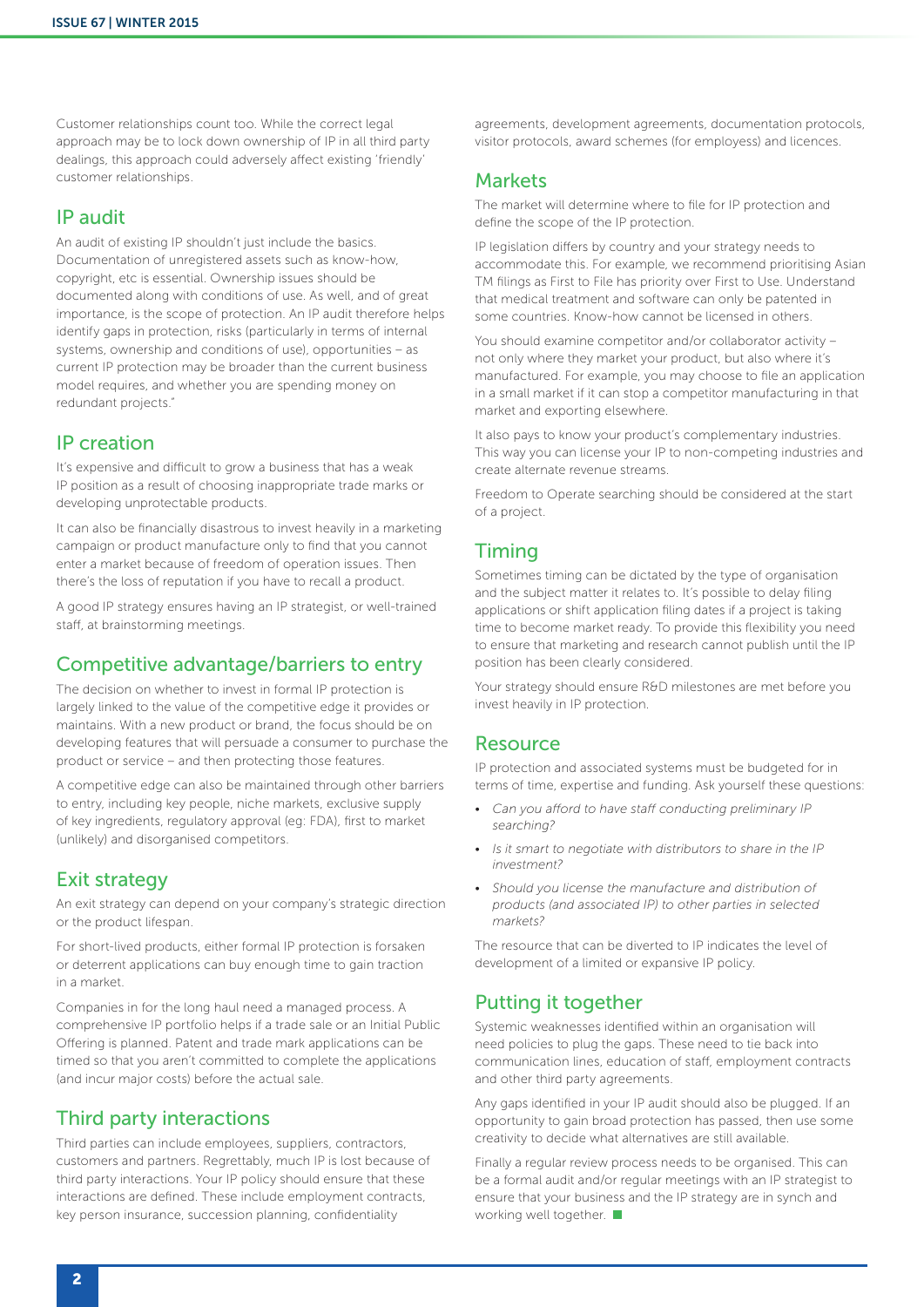

## Rural Fires – who is liable?

Every year our fire service is kept busy battling blazes in rural areas which cause substantial damage to the landscape and cost hundreds of thousands of dollars to put out. So who is responsible for the costs associated with fighting the fire and any damage caused by the fire?

Liability for rural fires is covered under the Forest and Rural Fires Act 1977. Prior to this, you could be liable if you were negligent or if a fire had been deliberately lit and it escaped from your land. The Act simplified the position by imposing liability on the person who caused the fire, regardless of negligence.

If you're responsible for a fire starting you will almost certainly be liable for the damage caused to other properties and the costs incurred in fighting the fire. In some circumstances you could also be held liable for the actions of your employees or third party contractors.

#### Avoiding liability is rare

You can only avoid liability in very limited circumstances – where the fire was accidental and the circumstances leading to the fire were extraordinary. In 2003, the High Court made an exception to the standard rule in the case of a truck and trailer driver who had a tyre blow out causing a roadside fire<sup>1</sup>. The driver had kept his vehicle properly maintained and inspected, and was unaware that the tyres had blown or that the wheel rims were scraping on the road generating sparks, leading to a fire. The court found that the particular combination of events leading to the fire was extraordinary and a fire could not have been anticipated by the driver. The driver was therefore not liable for the damage caused by the fire.

#### Steps to take

The question then is, if you live in a rural area, what can you do to limit your exposure to liability?

- *Think about your property and the particular challenges that it would face in a fire.* Every property has different characteristics which impact on fire risk. Examples are isolation, lack of adequate water sources for firefighting crews, condition of your farm tracks and the presence of power lines on your property. What precautions can you take to reduce those risks?
- *For employers:* Keep your employees up to speed about fire risk and good fire safety practices.
- *Check your insurance policies carefully.* Make sure your policy covers the loss of your own property, loss to third parties and cover for fire suppression costs.
- *Ensure that you understand your obligations and any exclusions or limits that may apply to your policy.* Check your policy limits, including the level of cover for fire suppression costs under the legislation. The costs of putting out a rural fire can be considerable. A large fire in Marlborough earlier this year cost an estimated \$1.4 million in firefighting costs.
- *Think about the type of activity being undertaken on adjoining land as well.* If there's adjoining forestry land you may want to extend your limits.
- *Check that your insurance covers all activities being carried out on your property.* A Nelson couple had built three small tourist cabins on their lifestyle block<sup>2</sup>. Ashes disposed of from one of the cabins by the couple started a fire causing damage of more than \$1 million. As the couple had chosen not to insure the tourist business because of the cost, they could not rely on their general lifestyle policy to cover the majority of their costs. And as they hadn't separated the ownership of the property from the operation of the tourism business, the property was exposed to any legal challenges.
- *Be aware that your insurance policy will have a reasonable care condition* requiring you to take reasonable steps to minimise the risk of fire. A breach of this condition may result in you not being covered. When it's a restricted or prohibited fire season there will be a greater degree of care required from you in carrying out activities in high risk areas.

It's impossible to avoid the risk of a fire altogether. However, if you take steps now you can reduce the risk and ensure that if there is a fire you are covered for all losses.

The Forest and Rural Fires Act 1977 is currently under legislative review with the expectation that new legislation will be passed in the next couple of years. It's not expected however that the provisions relating to liability for fires will change to any great degree.

- 1 *Tucker v New Zealand Fire Service Commissioner* [2003] NZAR 270
- 2 *Nelson Forests Limited v Three Tuis Limited* [2013] NZHC 856 and *Garnett v Tower Insurance Limited* [2011] NZCA 576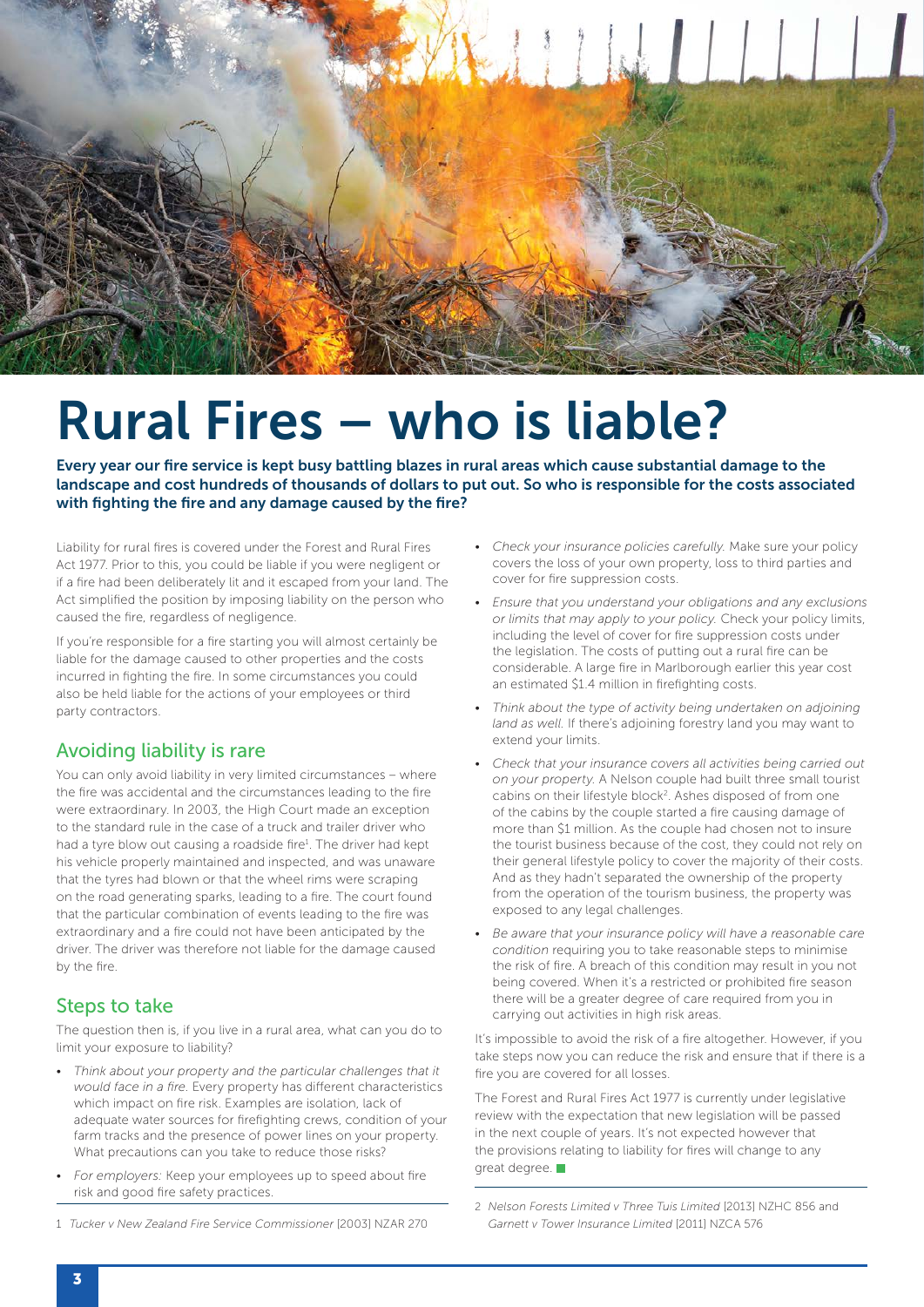### give this marriage a year"

#### Ending marriages of short duration

Whirlwind romances can be wonderful and dramatic things. We've all been taken by surprise at some stage in life by a friend announcing a wedding to someone they haven't known for long but insists 'this is the one'. Hollywood loves the Las Vegas style wedding too. Sadly, however, some of these more dramatic pairings don't stand the test of time and the law makes special provision for what's known as a 'marriage of short duration'.

The Property (Relationship) Act 1976 (usually known as the PRA) applies to anyone who has been in a relationship whether it's a marriage, a civil union or a de facto situation.

#### Marriages of three years plus

Under the PRA the rule of thumb is that property is divided equally after separation although there are various exceptions, particularly where prenuptial arrangements are in place.

The definition of property under the PRA includes tangible and intangible property. Tangible property includes items such as houses, cars, furniture, jewellery, money, equipment and so on. Intangible items are such things as business interests and superannuation benefits.

All property owned by both parties has to be considered and classified, and must be disclosed to the other partner regardless of when it was acquired. In some situations a specialist valuer will be needed to help sort this out.

#### Marriages of short duration

The PRA defines a 'marriage of short duration' as one lasting for less than three years. The 50/50 rule only applies to marriages of short duration when the contributions to the relationship are equal.

In a 2012 decision<sup>1</sup>, the High Court held that "the determination *of the duration of the parties' relationship is fundamentally a determination of the fact".* The courts will look at the factual matrix and circumstances of a particular couple.

When dealing with the property division in a 'marriage of short duration' the court must consider if the contribution of one spouse to the marriage has clearly been disproportionately greater than the contribution of the other spouse. The contributions of each person are set out in section 18 of the PRA and include:

- Care of any child of the marriage (this can include step-children)
- Management of the household and the performance of household duties
- Provision of money, including the earning of income, for the purposes of marriage
- Acquisition or creation of relationship property, including the payment of money for those purposes
- Payment of money to maintain or increase the value of:
	- − The relationship property, or
	- The separate property of any spouse or any part of such property
- Performance of work or services in respect of:
	- − The relationship property, or
	- The separate property of any spouse or any part of that property
- Forgoing of a higher standard of living than would otherwise have been available, and
- Giving of assistance or support to the other spouse (whether or not of a material kind), including the giving of assistance or support that aids the other spouse in the carrying on of his or her occupation or business.

Once all of these factors are considered the courts then decide who gets what.

The principle is straightforward – at least in theory. Spouses are entitled to an equal share in the relationship property unless the contribution of one is considered to be clearly greater than that of the other.

Interestingly if a marriage or civil union of short duration (even if very brief) is ended by one spouse dying, it will be treated as a marriage or civil union of long duration. This means the surviving partner is entitled to an equal share of the property unless a court considers that would be unjust.

#### Different for de facto couples

The rules for dividing property when a relationship is of short duration (usually less than three years) are different for those in a de facto situation.

In a de facto relationship of less than three years, orders can only be made if the court is satisfied there is a child of the de facto relationship or an applicant has made a 'substantial contribution' to the de facto relationship and the failure to make an order would result in a 'serious injustice'.

If you're concerned about asset protection and the division of relationship property, do talk with us early on in your separation.

Sadly not all whirlwind romances have the Hollywood ending even if they do begin with an Elvis impersonator in a chapel in Vegas!

1 *RSQ v BQ* [2012] NZFC 272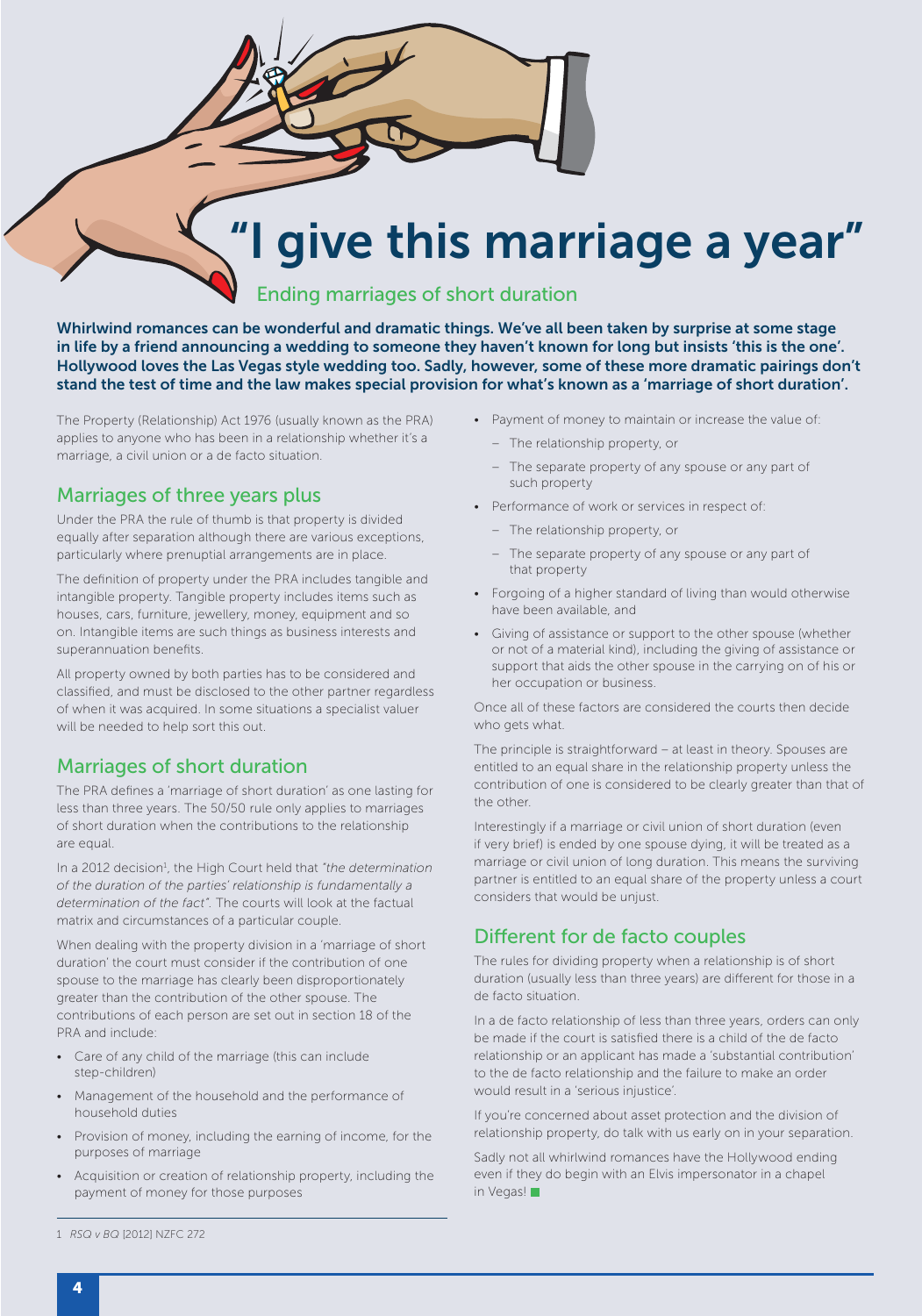# 'Reading of the Will'

Busting some of the myths regarding Wills

There are a number of common assumptions made about access to a person's Will and what happens after the Will-maker has died. Television and movies often contain scenes in which, after a person's death, the estate lawyer and all the beneficiaries get together for a formal reading of the Will. While there's nothing to prevent this from happening, there's no requirement to do so and it rarely happens in New Zealand. Usually the estate lawyers write to each of the beneficiaries named in the Will to advise them of their entitlements.

#### Who is entitled to a copy of a person's Will?

A Will is a confidential document belonging to the Will-maker. It only comes into effect on the Will-maker's death. No-one (without the consent of the Will-maker) is entitled to a copy before the Will-maker dies. Lawyers are required by the rules under the Lawyers and Conveyancers Act 2008 to keep all information relating to a client confidential. A person's property attorney or property manager, however, can obtain a copy of the Will. Property managers and property attorneys can obtain the court's approval of a new Will and therefore need to know what any existing Will says in case, unwittingly, they sell or dispose of an asset that is specifically gifted under the Will.

Of course, you may wish to provide a copy of your Will to certain people while you are alive. These could be, for example, the executors you have named in your Will, or your spouse or partner. Alternatively, you may just wish to let them know who holds the Will. This will avoid your family spending time trying to locate your Will after you have died.

On a person's death, the only people entitled to a copy of the Will are the executors and beneficiaries named in the Will. The usual practice in New Zealand is for residuary beneficiaries (those entitled to a share of the residue of the estate once all specific legacies and debts are paid) to receive a full copy of the Will. If you're receiving a specific amount of money or particular item, you are notified about that particular gift but are not usually given a copy of the Will.

#### Will registry

There's no central registry in New Zealand where all current Wills are held. However, once probate of a Will has been obtained (probate is the process of proving the last valid Will in the High Court and is required for estates with assets worth more than \$15,000 at any one institution), a copy of probate with the Will attached is held in the High Court and becomes a public record. Occasionally people record in their Wills the reasons why they have disposed of their assets in a particular way. You should be careful doing this, as the probated Will becomes a public document, and therefore so will your reasons. Providing an explanation for why you have dealt with your assets can be helpful, however, if a claim is made on your estate. An alternative way is to record your reasons in a separate note which is held with the Will but doesn't form part of it. The note will not be produced for probate and therefore will not become a public document.

#### Distributing the estate

Many people think that once probate is obtained the proceeds of the estate can be distributed immediately. This is not always the case; best practice in New Zealand is to wait about six months before distributing the estate. This allows time for the executors to be notified of any claims to be made on the estate, property to be sold and estate affairs to be sorted out. In most cases, if a claim is made on an estate, the claimant must notify the executor of their claim within six months of the grant of probate. Executors can be held personally liable if a claim is made within six months and the estate has already been distributed. In some cases the distributions can be ordered back into the estate.  $\blacksquare$ 

NZ LAW Limited is an association of independent legal practices with member firms located throughout New Zealand. There are 59 member firms practising in over 70 locations.

NZ LAW member firms have agreed to co-operate together to develop a national<br>working relationship. Membership enables firms to access one another's skills, information and ideas whilst maintaining client confidentiality.

#### Members of NZ LAW Limited

Allen Needham & Co Ltd - Morrinsville Argyle Welsh Finnigan – Ashburton Bannermans Lawyers – Gore Barltrop Graham – Feilding Berry & Co - Oamaru & Queenstown Boyle Mathieson – Henderson Breaden McCardle – Paraparaumu Corcoran French – Christchurch & Kaiapoi Cruickshank Pryde – Invercargill & Queenstown Cullinane Steele – Levin Daniel Overton & Goulding – Onehunga, Devonport & Pukekohe DG Law Limited – Panmure Dorrington Poole – Dannevirke Downie Stewart – Dunedin & Balclutha Dowthwaite Law – Rotorua Duncan King Law – Epsom, Aucklan d Edmonds Judd – Te Awamutu & Otorohanga Edmonds Marshall – Matamata AJ Gallagher – Napier Gawith Burridge – Masterton & Martinborough Gifford Devine – Hastings, Havelock North & Waipukurau Gillespie Young Watson – Lower Hutt & Upper Hutt Greg Kelly Law Ltd – Wellington Hannan & Seddon – Greymouth Horsley Christie – Wanganui Innes Dean-Tararua Law – Palmerston North & Pahiatua Jackson Reeves – Tauranga James & Wells Intellectual Property -Hamilton, Auckland, Tauranga & Christchurch Johnston Lawrence Limited – Wellington Kaimai Law Bethlehem – Bethlehem Knapps Lawyers – Nelson, Richmond & Motueka Koning Webster – Mt Maunganui Lamb Bain Laubscher – Te Kuiti Law North Limited – Kerikeri Le Pine & Co – Taupo & Turangi Lowndes Jordan – Auckland Mactodd – Queenstown & Wanaka Malley & Co - Christchurch & Hornby Mike Lucas Law Firm – Manurewa Norris Ward McKinnon – Hamilton David O'Neill, Barrister – Hamilton Osborne Attewell Clews – Whakatane Parry Field Lawyers – Riccarton, Christchurch Wayne Peters Lawyers – Whangarei Purnell Jenkison Oliver – Thames & Whitianga Rennie Cox – Auckland Chris Rejthar & Associates – Tauranga RMY Legal – New Plymouth RSM Law Limited – Timaru Sandford & Partners - Rotorua Simpson Western – Takapuna, North Harbour & Silverdale Sumpter Moore - Balclutha & Milton Thomson Wilson – Whangarei Till Henderson – New Plymouth & Stratford Wain & Naysmith Limited – Blenheim Walker MacGeorge & Co - Waimate Welsh McCarthy – Hawera Wilkinson Rodgers – Dunedin Woodward Chrisp – Gisborne

Fineprint is printed on Advance Laser Offset, a paper produced using farmed eucalyptus trees and pulp from Well Managed Forests – manufactured in an ISO14001 and ISO9001 accredited mill.